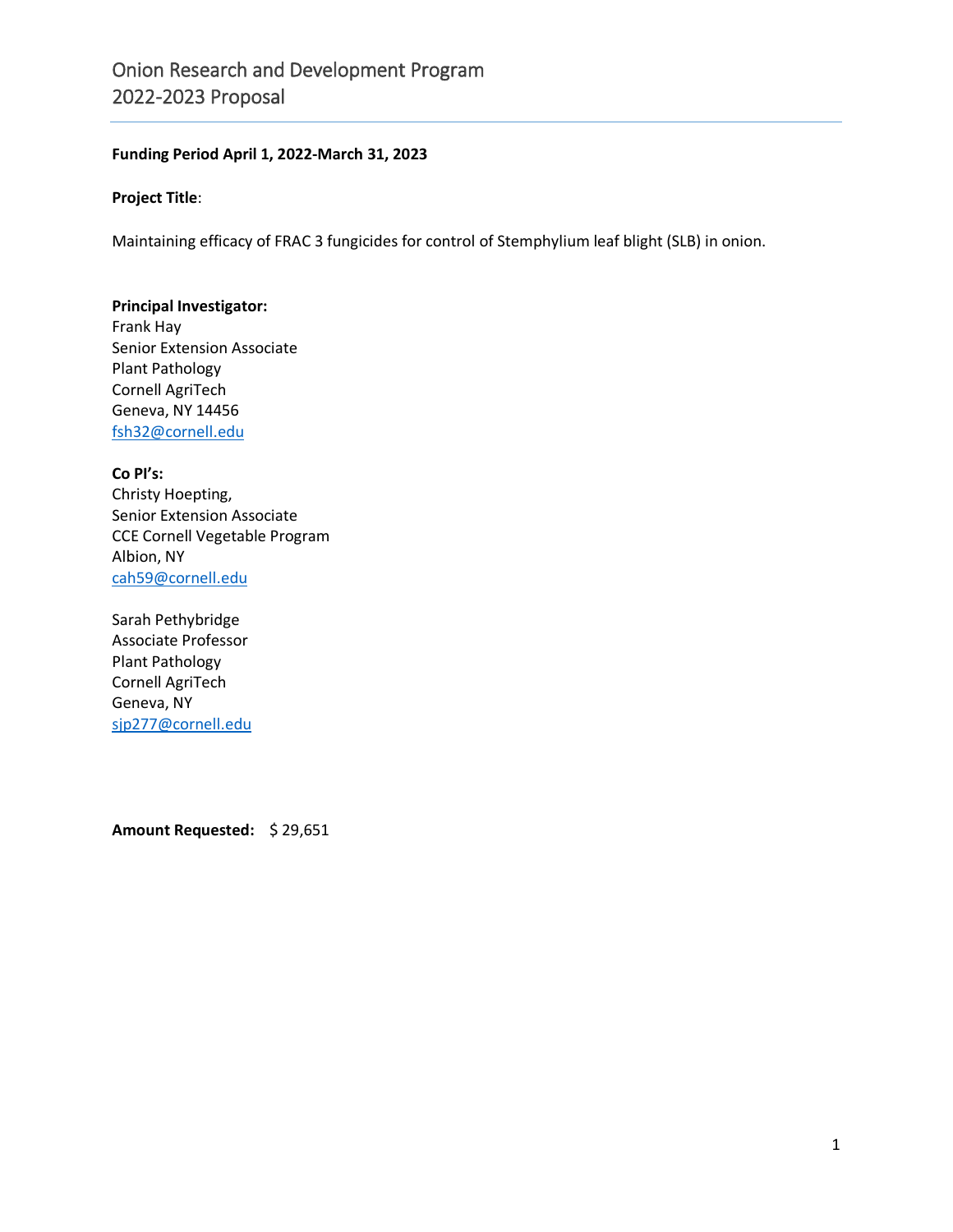## **Project Summary:**

Stemphylium leaf blight (SLB) is now considered to be the most important foliar disease of onion in NY, being of widespread occurrence and capable of causing severe defoliation to onion crops in disease conducive years. Over the last five years, SLB has developed resistance to several fungicides with different modes of action including the FRAC 2, 7, 9 and 11 groups. Some fungicides, such as the FRAC 7 boscalid (Endura) and fluxapyroxad (in Merivon) and FRAC 11 azoxystrobin (Quadris) have been rendered almost completely ineffective, and can no longer be used alone for SLB control. Other fungicides, such as the FRAC 7, fluopyram (in Luna Tranquility) have shown a substantial reduction in field efficacy over the years, but still provide some level of control. At present the FRAC 3 fungicide active ingredients tebuconazole (a component of Viathon and Luna Experience), propiconazole (the active ingredient of Tilt) and difenoconazole (a component of Quadris Top and Inspire Super) are the most effective fungicides against SLB in NY onion crops. However, it appears the FRAC 3 group is also under threat as disease control can now be achieved, only by the use of higher rates, through applying combinations of FRAC 3 (e.g. Viathon + Tilt). **Resistance of SLB to fungicides was listed in the ORDP priorities for 2022-2023.**

There is an urgent need to develop strategies that best preserve the efficacy of FRAC 3 fungicides for control of SLB. This project aims to:

- 1. Determine if there is cross-resistance among active ingredients within FRAC 3 group.
- 2. Determine the effect of increasing the rate of FRAC 3 on efficacy of SLB control, and development of fungicide resistance. This includes increasing rates of single active ingredients and tank mixing FRAC 3 fungicides with different active ingredients.
- 3. Determine the effect of co-applying FRAC 3 with another FRAC group (9, 11 and P07) on the efficacy of SLB control, and development of fungicide resistance.
- 4. Determine the effect of rotating FRAC 3 with another effective mode(s) of action on the development of fungicide resistance.

## **Organizational Capacity:**

Frank Hay is a Senior Extension Associate at Cornell AgriTech, Cornell University, Geneva. He has been leading research into the fungal diseases of onion and garlic in NY since 2015. He has extensive experience in a broad range of diseases caused by fungi and nematodes, and specifically working with Stemphylium leaf blight of onion. He has conducted the fungicide resistance laboratory screening of NY *S. vesicarium*  isolates, and conducted multiple trials evaluating overwintering inoculum and spore release to optimize forecasting systems. Prior to Cornell, Hay worked as a vegetable plant pathologist for 17 years with University of Tasmania, Australia, researching fungal, viral and nematode pathogens of several crops including carrot and potato, and in extractive crops e.g. hops, pyrethrum and opium poppy.

Christy Hoepting is a Senior Extension Associate in the Cornell Vegetable Program and is responsible for onion research and extension in the Elba muck and other regions. Each year, her team undertakes an intensive scouting program in NY onion fields, and undertakes replicated on-farm trials examining pest disease and weed control, including screening fungicides for efficacy against SLB. She will be integrally involved in the project conducting on-farm fungicide trials, and extension activities to maximize impact.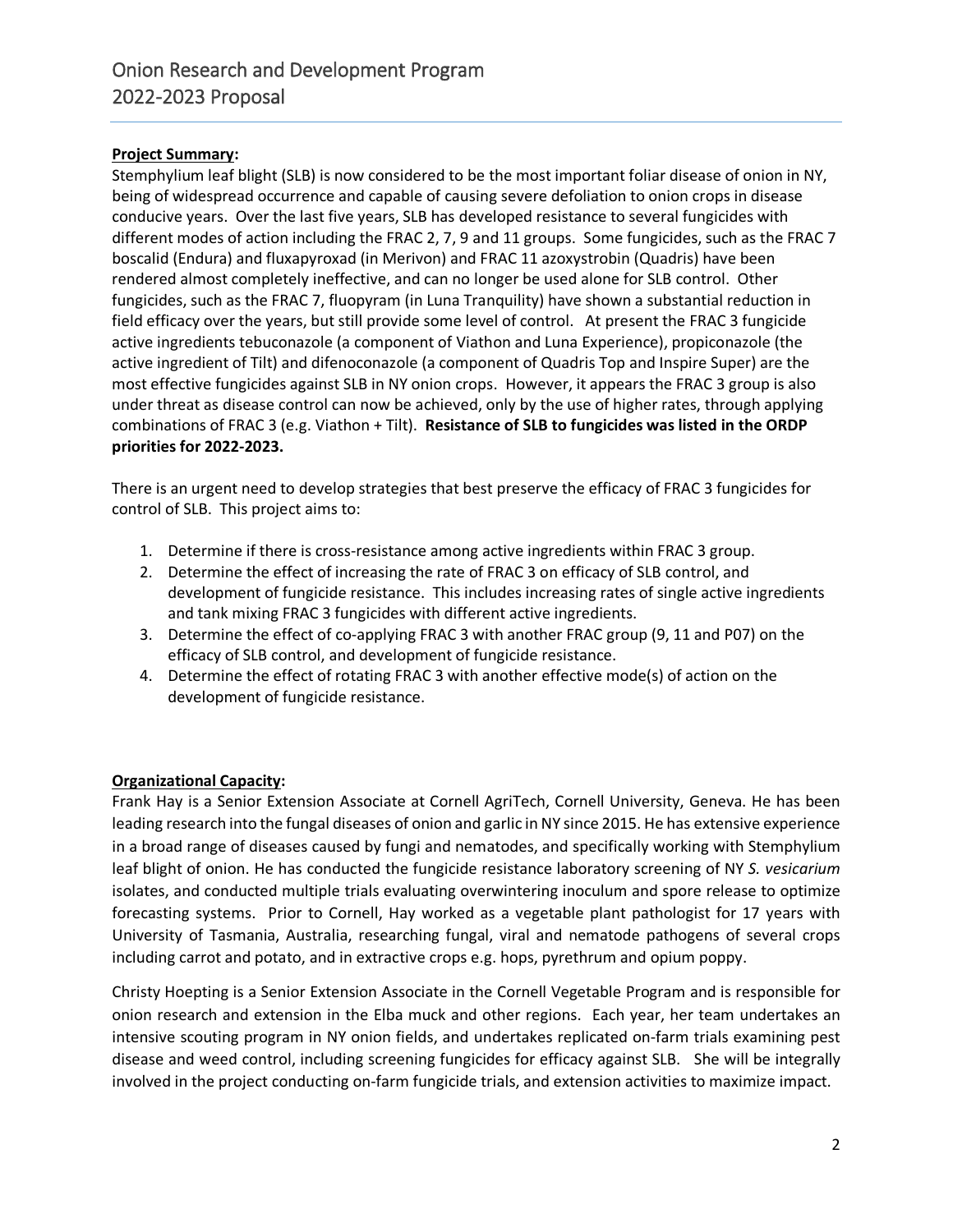Sarah Pethybridge is a vegetable pathologist (Associate Professor) at Cornell AgriTech, Cornell University, Geneva. She is also the Program Leader for the Plant Pathology & Plant-Microbe Biology Section at Geneva. Her program focuses on supporting the broadacre vegetable industries through research and extension focusing on disease epidemiology, fungicide resistance and management. Prior to appointment at Cornell University in 2014, she was a Senior Extension Plant Pathologist for 10 years at the University of Tasmania, Australia; Agricultural Research and Development Manager for the Australian Pyrethrum Industry (4 years); and Science Group Leader in Field and Vegetable Crop Research for the New Zealand Government (2 years).

## **Objective 1**:

To determine best practices for managing SLB fungicide resistance in onion to preserve the efficacy of FRAC 3 fungicides to sustain SLB management.

## **Task 1.1**

We decided to focus on tebuconazole (FRAC 3c) and Viathon (3c + P07) for this project, because Viathon has been the most effective of the FRAC products for keeping onion foliage healthy in recent fungicide trials, and it is also one of the more affordable FRAC products. For these reasons, we anticipate that it will be a popular product used to manage SLB in the near future in NY onion production. An on-farm small-plot fungicide trial will be established in Elba utilizing a late-season onion variety that will be exposed to highest SLB pressure in August (e.g. c.v. Hamilton). The trial will be a randomized complete block design with 4 replicates and 15 treatments including a nontreated control (Table 1). Individual plots will be 5 ft wide (= 4 onion rows) x 15 ft long. Fungicide treatments will be applied on a 7-10 day interval for total of 8 applications (A to H, Table 1) using a  $CO<sub>2</sub>$  backpack sprayer with 40 pa, 32 psi and Teejet 8005 flat fan nozzles. Applications will start pre-bulbing/early bulb swell about one week after SLB disease is first detected. Dyne-Amic 0.125% v/v will be included with each treatment, as well as appropriate insecticides to control onion thrips and mancozeb or Orondis Ultra to protect against downy mildew (these fungicide have no activity on SLB).

#### **SLB assessments:**

- One week after spray B (2 sprays), D (4 sprays) and F (6 sprays): the outer 3 leaves will be collected from 10 plants per plot. The following will be recorded: % SLB severity of spore colonization of tips (or presence/absence if disease pressure is low), presence/absence of target spots, color of target spots, whether there are more than 3 target spots per 3-leaf plant sample, and whether SLB appears to be primary or secondary. SLB will be considered primary when copious *S. vesicarium* conidia (asexual spores) and numerous black and purple target lesions occur, and when lesions occur on green leaf tissue.
- One week after spray F (6 sprays): % green foliage per plot will be visually estimated.
- One week after spray H (8 sprays): 10 randomly selected plants per plot will be collected. The following will be recorded – visual assessment per plant of % tip dieback and % SLB severity of leaf tip colonization, SLB target spots will be characterized (tan, black or purple and on necrotic or green tissue), whether a plant has more than 3 target spots and if SLB appears to be primary.
- One week after spray H (8 sprays): % green foliage per plot will be visually estimated.
- Two to three weeks after spray H: % of onions that failed to lodge (= dying standing up) per plot will be estimated visually.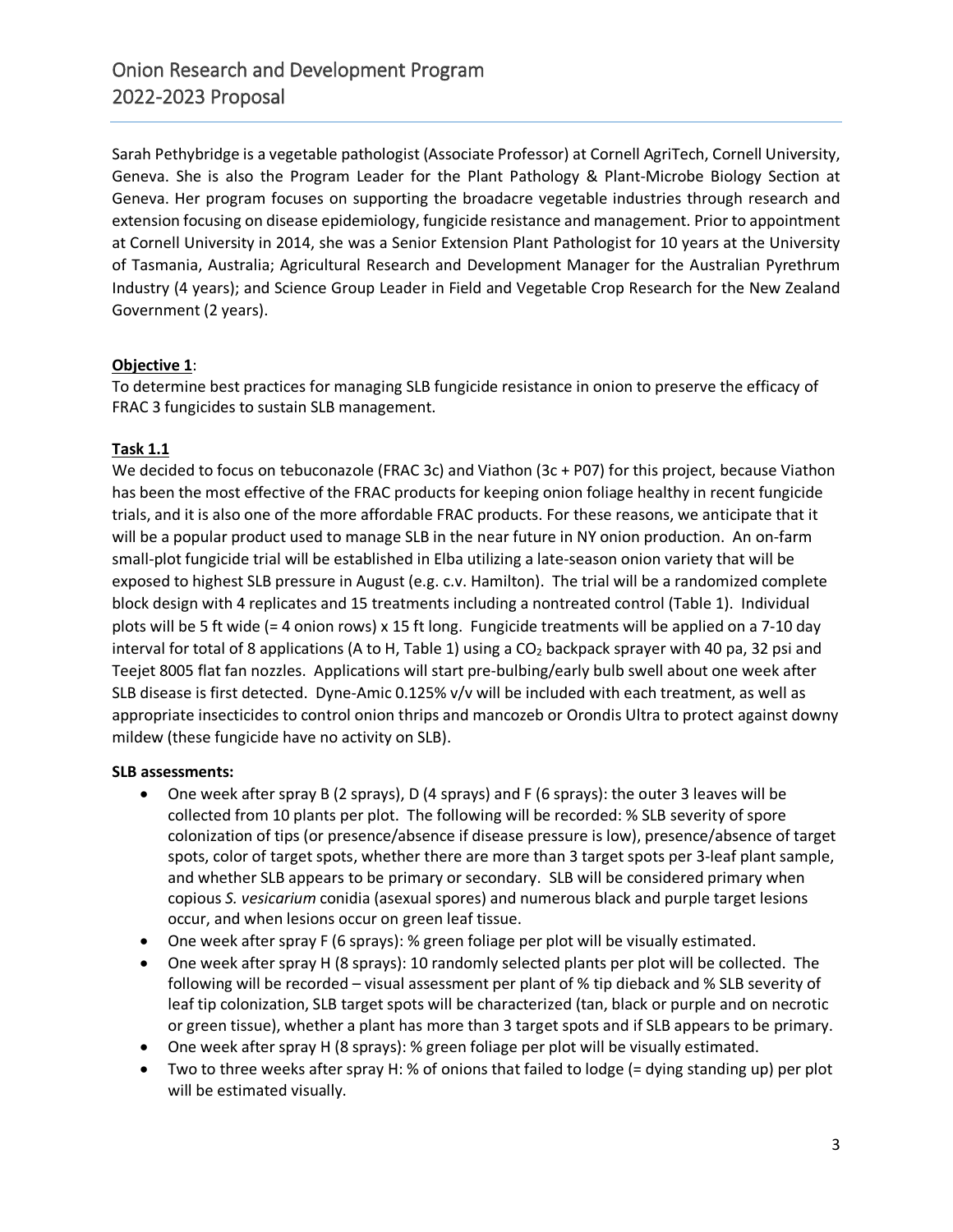## **Fungicide sensitivity testing:**

- *Baseline fungicide sensitivity:* To establish a baseline sensitivity to FRAC 3 prior to the application of fungicides, 50 leaves will be collected from the trial area prior to the first application of treatments. *S. vesicarium* will be isolated from leaves, stored and then tested in the laboratory against difenoconazole and tebuconazole. Isolates (n=30) will be grown on V8 agar and used for sensitivity testing. A 5 mm diameter plug of each *S. vesicarium* isolate will be taken from an actively growing colony and placed in the center of agar plates amended with fungicide at (0, 0.2, 1.0, 5.0, and 10.0 µg a.i./ml). Each isolate will be placed on three replicate plates of each concentration. Plates will be incubated for 5 days at room temperature and the diameter of fungal colonies will be recorded. The concentration of fungicide required to reduce fungal diameter by 50% ( $EC_{50}$ ) will be calculated by probit analysis.
- *Post treatment fungicide sensitivity:* One week after the final fungicide application (H) (Table 1), 20 diseased leaves will be collected from each plot. *S. vesicarium* will be isolated from leaves, stored and 15 isolates from each plot will be tested for fungicide sensitivity in the laboratory as described above. Isolates will also be collected after spray D in treatments 14 and 15 (see below).

## **Effect of these factors on SLB fungicide resistance**

- *Co-application of FRAC 3b (difenaconazole) with FRAC 9 and 11:* Given that SLB has developed resistance to FRAC 9 and FRAC 11, we need to determine whether applying mixtures of FRAC 3b + 9 (Inspire Super) and FRAC 3b + 11 (Quadris Top) provides reduction in the development of resistance compared to applying FRAC 3b alone (Inspire) or to the nontreated control. The EC<sub>50</sub> of *S. vesicarium* isolates against difenaconazole will be compared among these treatments (1, 3, 4, and 5 in Table 1).
- **Co-application of FRAC 3c (tebuconazole) with FRAC P07:** To determine whether the P07 component of Viathon reduces the development of SLB resistance to the FRAC 3c component, we will compare the EC<sub>50</sub> of *S. vesicarium* isolates against tebuconazole among Folicur 5.9 fl oz (FRAC 3c alone), Viathon (3c + P07) and the nontreated (treatments 1, 6 and 8 in Table 1). Note reatment 9 (Table 1) of P07 alone (as Rampart) will be included in the trial to assess the level of efficacy of the P07 component against SLB.
- **Rate of FRAC 3 active ingredient:** To determine whether increasing the rate of FRAC 3c reduces the development of resistance, Folicur @ 5.9 fl oz, 11.8 fl oz (2x rate), 17.7 fl oz (3x rate) and the nontreated will be compared for SLB control in the field. Isolates will be collected and the EC<sub>50</sub> of *S. vesicarium* isolates against tebuconazole will be compared among these treatments (1, 10, 11 in Table 1).
- **Co-application of multiple FRAC 3 active ingredients:** To determine whether combining two and three FRAC 3 active ingredients in a tank mix reduces the development of SLB resistance compared to applying a single FRAC 3 and increasing the rate of FRAC 3 active ingredient. We will compare FRAC 3a + 3c (Folicur + Tilt) and FRAC 3a + 3b + 3c (Tilt + Folicur + Inspire) to FRAC 3a applied alone (Tilt), FRAC 3b applied alone (Inspire), 1x, 2x and 3x rates of FRAC 3c applied alone (Folicur). The EC<sub>50</sub> of *S. vesicarium* isolates tested against respective active ingredients tebuconazole, propiconazole and difenaconazole will be compared from treatments 1, 2, 5, 6, 10-13 (Table 1).
- **Rotating FRAC 3c + P07 with other FRAC groups:** We will compare the most effective FRAC 3 product, Viathon (FRAC 3c + P07) applied weekly A-H to FRAC 3c + P07 alternated weekly with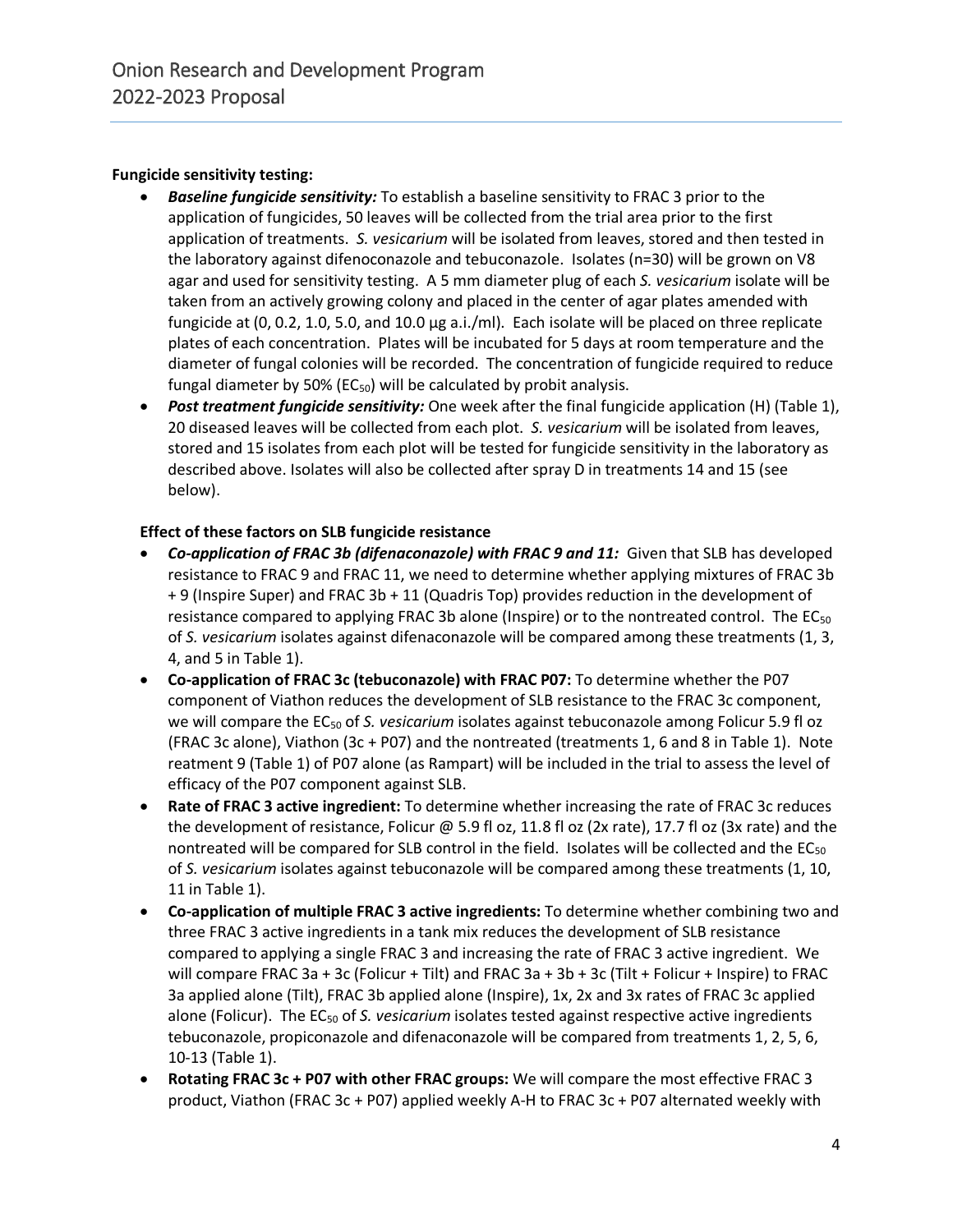an effective SLB tank mix FRAC 7(4) +  $12 + 2$  (Miravis Prime + Rovral) and to applying Viathon only every other week (which may allow SLB population to build up and mutate) on development of SLB resistance to FRAC 3c. This will involve a comparison of EC<sub>50</sub> against tebuconazole of *S. vesicarium* isolates from treatments 8, and 14-15 (Table 1), collected after the fourth (D) and eighth spray (H).

• **Cross resistance between FRAC 3 components**: To check for the level of cross resistance between subclasses of FRAC 3's, 30 *S. vesicarium* isolates which exhibit a range of sensitivities from the tests described above will be retested against propiconazole (FRAC 3a), difenaconazole (3b), tebuconazole (3c) and mefentrifluconazole (3d). The association between the  $EC_{50}$  values of specific isolates against particular FRAC 3 subgroups will be evaluated. Cevya, which has a new FRAC 3 active ingredient (3d) will also be included in the field trial to evaluate SLB control.

| Number         | <b>FRAC Group</b>     | Product and Rate (/A)                                   | <b>Application</b> |
|----------------|-----------------------|---------------------------------------------------------|--------------------|
|                |                       |                                                         | time               |
| $1***$         |                       | Nontreated control                                      |                    |
| $\overline{2}$ | 3a <sup>1</sup>       | Tilt 8 fl oz                                            | A-H                |
| 3              | 3b                    | Inspire 7 fl oz                                         | A-H                |
| 4              | $3b + 11$ (co-apply)  | Quadris Top 14 fl oz                                    | $A-H$              |
| 5              | $3b + 9$ (co-apply    | Inspire Super 20 fl oz                                  | A-H                |
| 6              | 3c                    | Folicur 432F 5.9 fl oz                                  | A-H                |
| $7*$           | 3d                    | Cevya 5 fl oz                                           | A-H                |
| 8              | $3c + P07$ (co-apply) | Viathon 3 pt                                            | A-H                |
| $9*$           | <b>P07</b>            | Rampart 3qt                                             | A-H                |
| 10             | 3c(2x rate)           | Folicur 432F 11.8 fl oz                                 | A-H                |
| 11             | $3c$ (3x rate)        | Folicur 432F 17.7 fl oz                                 | A-H                |
| 12             | $3c + 3a$             | Folicur 432F 5.9 fl oz + Tilt 8 fl oz                   | A-H                |
| 13             | $3c + 3a + 3b$        | Folicur 432F 5.9 fl oz + Tilt 8 fl oz + Inspire 7 fl oz | A-H                |
| $14**$         | Rotate FRAC 3c with   | Viathon 3 pt                                            | ACEG               |
|                | FRAC $7(4) + 12 + 2$  | Alt. Miravis Prime 11.4 fl oz + Rovral 1 pt             | <b>BDFH</b>        |
| $15***$        | Rotate FRAC 3c with   | Viathon 3 pt bi-weekly                                  | <b>ACEG</b>        |
|                | nothing               |                                                         |                    |

Table 1. List of proposed treatments:

<sup>1</sup>3a: propiconazole; 3b: difenaconazole; 3c: tebuconazole; 3d: mefentrifluconazole.

*\*S. vesicarium* isolates will be collected and tested for sensitivity after the final application in all treatments except 7 and 9. \*\*In addition *S. vesicarium* isolates will also be collected after the 4th (D) spray for treatments 14 and 15.

## **Performance Measure 1.1.1**

Early July, 2022. Field trial established and *S. vesicarium* isolates collected (pre-fungicide).

## **Performance Measure 1.1.2**

Late-July through August, 2022. Treatments applied. Fungicide efficacy data collected after sprays B, D and F.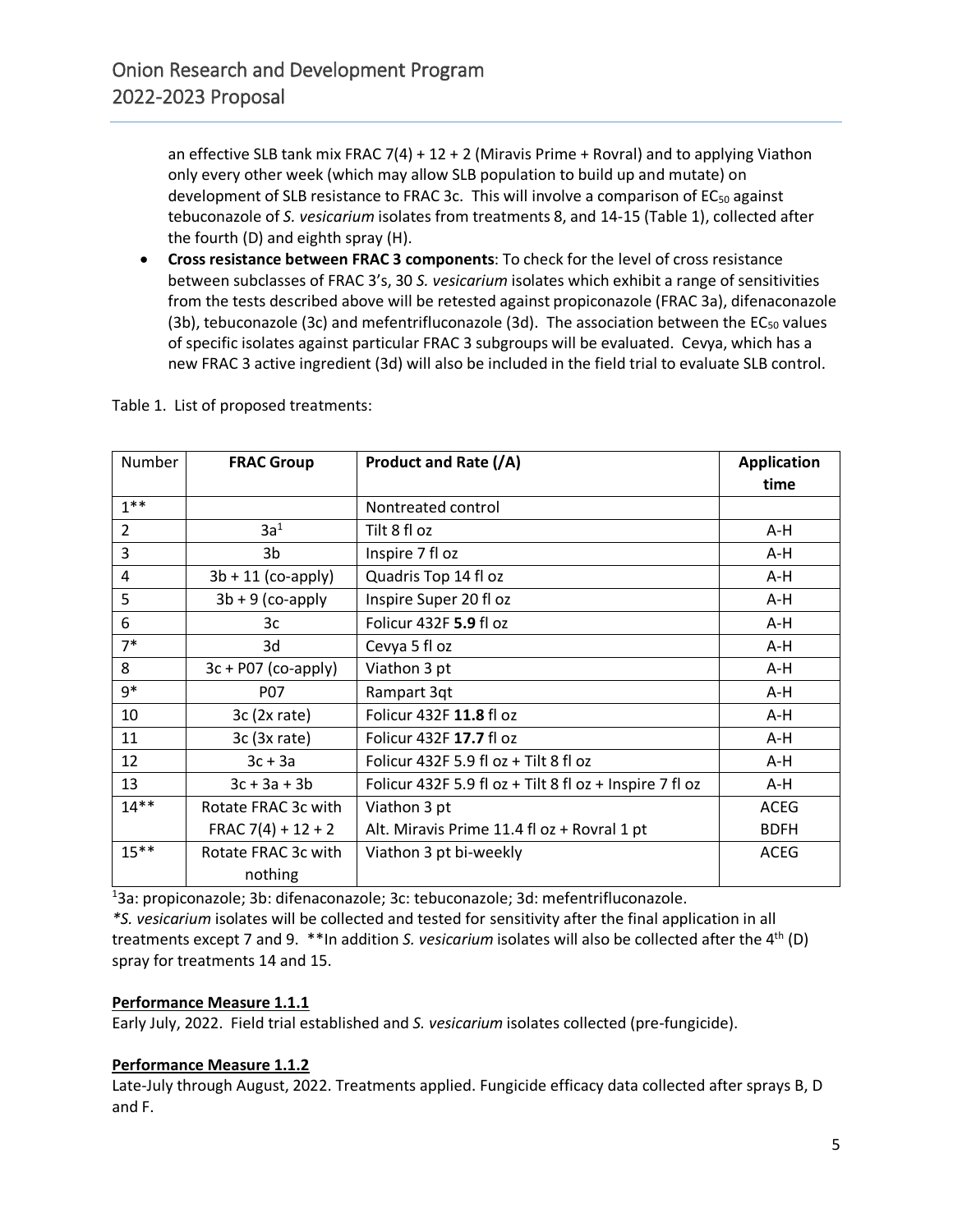## **Performance Measure 1.1.3**

Late-August/Early-September, 2022. Fungicide sprays completed and *S. vesicarium* isolates collected and stored. Trial tour for growers and allied industry representatives to showcase results.

#### **Performance Measure 1.1.4**

Late-September, 2022. Failure to lodge (dying standing up) data is collected and the trial is harvested, graded and evaluated for yield.

## **Performance Measure 1.1.5**

December 30, 2022. Presentation of preliminary results to ORDP.

## **Performance Measure 1.1.4**

March 31 2023. Plate testing of fungicide sensitivity and statistical analysis completed. Final report submitted to ORDP. Results incorporated into fungicide recommendations for upcoming season, Cornell Onion Fungicide Cheat Sheet for Leaf Diseases updated. Grower outreach via winter educational meetings such as Empire Expo and Orange County Onion School, and newsletter articles.

## **Outcome and Benefits Expected**:

#### **Objective 1.**

Stemphylium leaf blight causes leaf death in onion leading to smaller bulbs and lower yield. The disease occurs in almost all fields in NY and can be severe in wet and warm seasons. Trials by C. Hoepting in NY have demonstrated a 30-40% increase in yield where SLB is effectively controlled with fungicide. Our team has documented the rapid and widespread development of fungicide resistance in SLB over the last five years, which threatens the ability to control this disease. At this point the SLB fungicide program is leaning heavily on FRAC 3 fungicides for effective SLB control. It is imperative that we understand how to effectively manage SLB resistance to FRAC 3 fungicides to ensure their useful longevity, as losing them to fungicide resistance would be devastating.

The proposal has one objective, to develop strategies which maintain control of SLB while minimizing selection pressure for resistance in FRAC 3 fungicides. We will do this by examining a) cross-resistance among FRAC 3's, b) the effect of increasing the rate of FRAC 3 via tank-mixing multiple FRAC 3 products, and c) the effect of co-applying and rotating FRAC 3 with other effective FRAC groups, on SLB control and development of fungicide resistance.

This information will better inform the NY onion industry on the best way of preserving their most effective FRAC group (3) for sustained control of SLB.

#### **Research Experience Relevant to the Proposal**:

Hay, Hoepting and Pethybridge have formed a highly effective team over the last five years to study the SLB issue in NY onion. They have identified fungicide resistance in FRAC 2, 7, 9 and 11 fungicides, and this information, along with Hoepting's annual screening of fungicides in field trials, has been used each year to recommend fungicide programs that maintain control of SLB in the face of rapid resistance development. Basic research in SLB is on-going through our other projects (AFRI-CARE, Federal Capacity Fund and NIFA CPPM). These projects aim to a) understand the host-range and lifecycle of the *Stemphylium vesicarium* in an effort to develop an integrated management strategy which reduces reliance on fungicides, b) assess the accuracy of disease forecasters for predicting infection periods to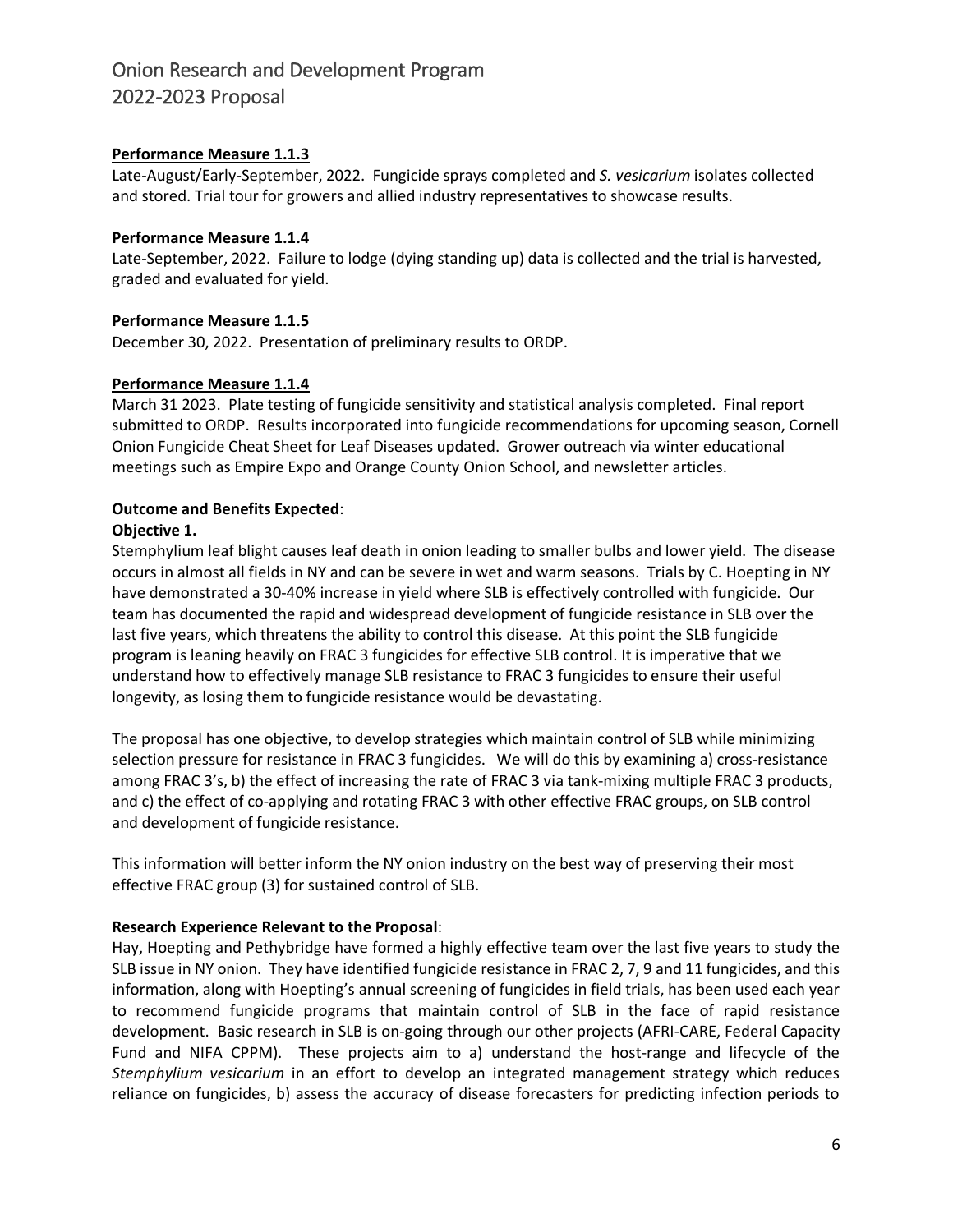better time fungicide applications, and c) develop rapid molecular tools to assess fungicide resistance to FRAC 7 fungicides and variability in the NY population of *S. vesicarium*. This ORDP project will allow the investigators to determine best use practices for FRAC 3 fungicides to avoid the development of fungicide resistance in SLB to this important group.

#### **Budget:** –

| <b>SALARY</b>                                                                                                                       |                                                           |                                                    |                                           |              |  |  |
|-------------------------------------------------------------------------------------------------------------------------------------|-----------------------------------------------------------|----------------------------------------------------|-------------------------------------------|--------------|--|--|
| <b>POSITION TITLE (Exempt)</b>                                                                                                      | <b>ANNUALIZED</b><br><b>SALARY PER</b><br><b>POSITION</b> |                                                    | <b>PERCENT OF</b><br><b>EFFORT FUNDED</b> | <b>TOTAL</b> |  |  |
| Sr. Extension Associate, Unbanded, 11155 (Hoepting Program)                                                                         | \$93.933.00                                               |                                                    | 6.000%                                    | \$5,636.00   |  |  |
|                                                                                                                                     |                                                           |                                                    | Subtotal                                  | \$5,636.00   |  |  |
| <b>POSITION TITLE (non-Exempt)</b>                                                                                                  | <b>HOURLY PAY</b><br><b>RATE PER</b><br><b>POSITION</b>   | <b>STANDARD</b><br><b>WORK</b><br><b>HOURS PER</b> | <b>NUMBER OF</b><br><b>WEEKS FUNDED</b>   | <b>TOTAL</b> |  |  |
| Technician II, Band B, 10953 (Hay Program)                                                                                          | \$19.00                                                   | 40                                                 | 19                                        | \$14,440.00  |  |  |
| Technician I, Band A, 10952 (Hoepting Program)                                                                                      | \$16.05                                                   | 40<br>40                                           |                                           | \$1,926.00   |  |  |
| Technician I, Band A, 10952 (Hoepting Program)                                                                                      | \$16.05                                                   |                                                    |                                           | \$1,926.00   |  |  |
| <b>TOTAL SALARY</b>                                                                                                                 |                                                           |                                                    | Subtotal                                  | \$18,292.00  |  |  |
|                                                                                                                                     |                                                           |                                                    | <b>SALARY TOTAL</b>                       | \$23,928.00  |  |  |
|                                                                                                                                     |                                                           |                                                    |                                           |              |  |  |
| <b>TRAVEL - TYPE/DESCRIPTION</b>                                                                                                    |                                                           |                                                    |                                           |              |  |  |
| 14 trips Albion to Elba x 25.56 miles x \$0.56/mile (Hoepting Program)                                                              |                                                           |                                                    |                                           | \$200.00     |  |  |
| <b>TRAVEL TOTAL</b>                                                                                                                 |                                                           |                                                    |                                           |              |  |  |
|                                                                                                                                     |                                                           |                                                    |                                           |              |  |  |
| <b>OPERATING EXPENSES - TYPE/DESCRIPTION</b>                                                                                        |                                                           |                                                    |                                           |              |  |  |
| Materials & Supplies - Field and lab supplies                                                                                       |                                                           |                                                    |                                           |              |  |  |
| Petri plates and agar for fungicide sensitivity testing, fungicide active ingredients (Hay Program)                                 |                                                           |                                                    |                                           |              |  |  |
| Stakes, flags, sharpies, sample bags, PPE, CO2 tank refill etc. (Hoepting Program)                                                  |                                                           |                                                    |                                           |              |  |  |
| Services:                                                                                                                           |                                                           |                                                    |                                           |              |  |  |
| Comell Fleet Vehicle Rental Services Geneva to Elba rtn., 3 days x \$12.36=\$37: 3 days x 150 miles x 0.28 mi.= \$126 (Hay Program) |                                                           |                                                    |                                           |              |  |  |
|                                                                                                                                     |                                                           |                                                    | <b>OPERATING EXPENSES - TOTAL</b>         | \$1,000.00   |  |  |
|                                                                                                                                     |                                                           |                                                    |                                           | <b>TOTAL</b> |  |  |
| <b>OTHER EXPENSES - TYPE/DESCRIPTION</b>                                                                                            |                                                           |                                                    |                                           |              |  |  |
| Indirect Costs - Direct Costs x 18%                                                                                                 |                                                           |                                                    |                                           | \$4.523.00   |  |  |
|                                                                                                                                     |                                                           |                                                    | OTHER EXPENSES - TOTAL                    | \$4,523.00   |  |  |
|                                                                                                                                     |                                                           |                                                    |                                           |              |  |  |
|                                                                                                                                     |                                                           |                                                    |                                           | \$29,651.00  |  |  |

#### **Budget Justification:**

#### **Salary: \$23,928**

Technical Support (Hay Program) To assist with sample collection, isolation of Stemphylium from diseased leaves, preparation of media for, and undertaking fungicide sensitivity tests.

Senior Extension Associate (Hoepting Program) To conduct all aspects of the field trial (trial set-up, fungicide applications, SLB evaluations, harvest, interpretation of results, etc.) and undertake all extension and outreach activities.